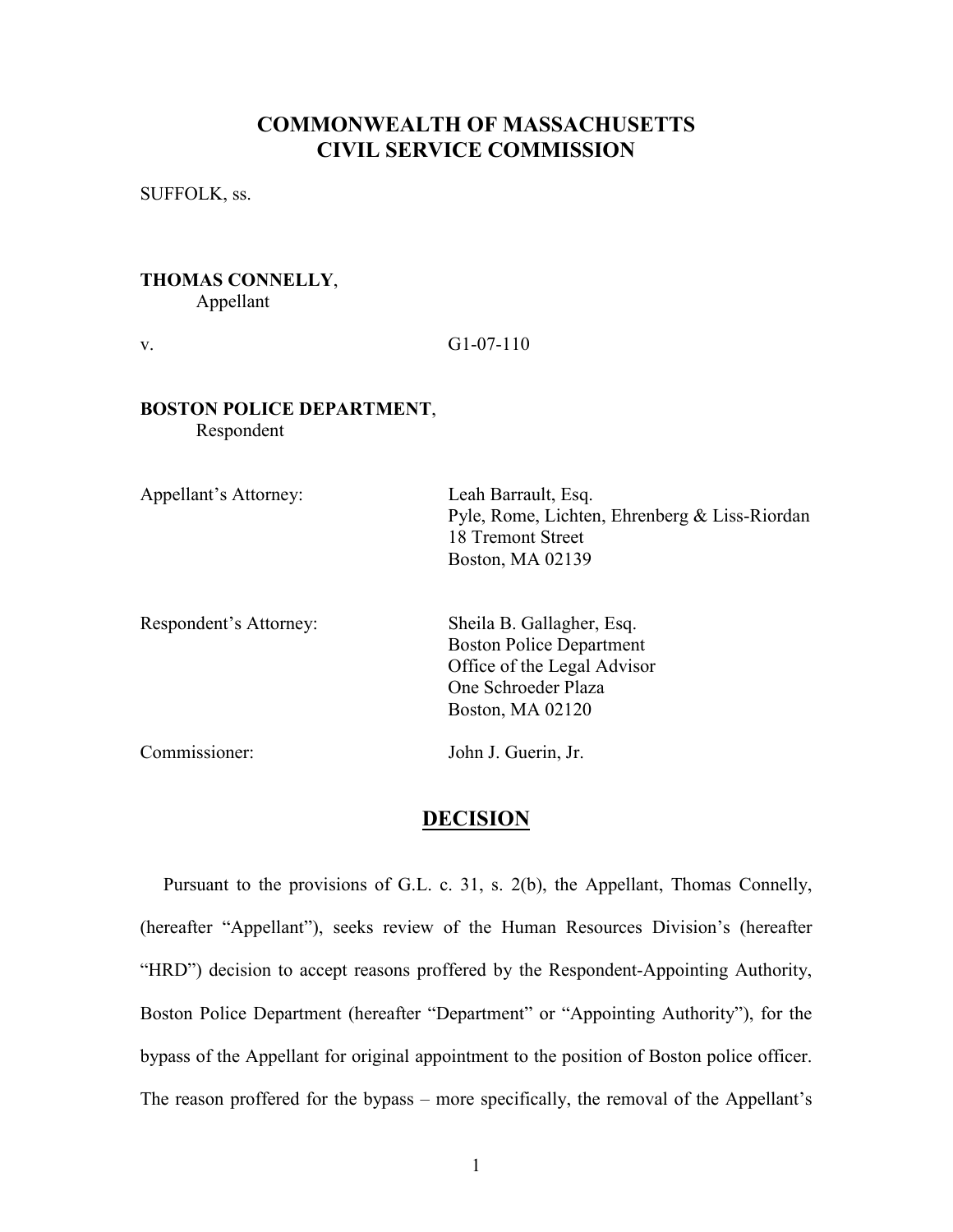name from the eligibility list in accordance with Personnel Administration Rule (PAR) .09 (2) - and accepted by the HRD was that the Appellant failed to disclose that he was terminated from a previous job on his Department employment application. The appeal was timely filed. A full hearing was held on October 3, 2007, at the offices of the Civil Service Commission (hereafter "Commission"). Witnesses offering sworn testimony were not ordered to be sequestered. Two audiotapes were made of the hearing. The parties submitted proposed decisions thereafter, as instructed.

### FINDINGS OF FACT:

 Based on the documents entered into evidence (Joint Exhibits 1-5) and the testimony of the Appellant, Edward Callahan and Detective Lanita Cullinane from the Boston Police Department and Melissa Henrikson from Gold's Gym of South Boston, I make the following findings of fact:

- 1. The Appellant is a twenty-six year old male who was born and raised in Massachusetts. His life-long dream has been to become a police officer with the Boston Police Department. The Appellant received his Bachelors degree in political science from UMass-Boston. (Testimony of Appellant)
- 2. The Appellant enlisted in the U.S. Army Reserve sometime in December of 2002 and he remains an army reservist to present. He was inspired to join the armed forces in response to the September 11, 2001 terrorist attacks on the United States. As a condition of his enlistment with the Army, the Appellant is required to attend monthly weekend trainings as well as two longer, more intense training sessions each year. The Appellant volunteered to go on an army law and order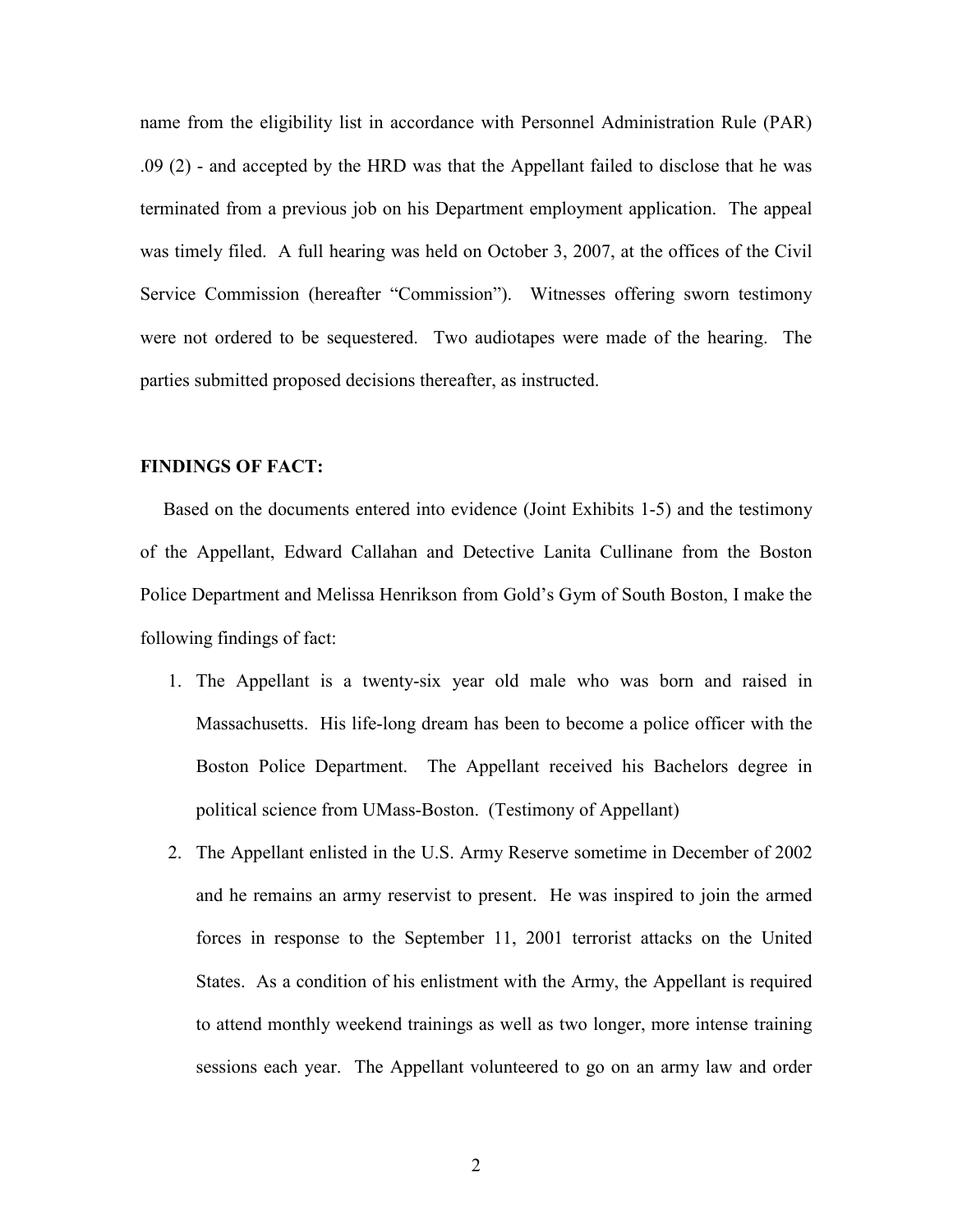mission to Italy in 2005 and an army housing assistance mission to Panama in 2006. The Appellant has never received discipline from the Army and he holds a perfect attendance record. Additionally, the Appellant is in receipt of several commendations for his service over the years. (Id.)

- 3. The Appellant's employment history shows that he was hired by the Middlesex Sheriff's Office ("MSO") as an intern sometime in 2004. He was shortly thereafter promoted to the full-time position of Court House Security. Sometime in the spring of 2005, the Appellant was subsequently promoted again to the position of full-time Deputy Sheriff/Corrections Officer and he has remained in that position to present. (Id.)
- 4. The Appellant has a spotless disciplinary record with the MSO. Additionally, the Appellant has had no issues with attendance or use of sick leave. (Id.)
- 5. Prior to his joining the MSO, the Appellant held employment positions with the U.S. Army and Securitas USA. Additionally, while still employed with the MSO, the Appellant testified that held a side job with Gold's Gym for approximately one month. (Id.)
- 6. Sometime in 2006, the Appellant's name appeared on Certification 260616 for the position of police officer with the Department. On July 15, 2006, the Appellant signed his Student Officer Application and submitted it to the Department. (Exhibits 1 and 3)
- 7. Edward Callahan, (hereafter "Mr. Callahan"), the former Director of Human Resources at the Department for over nineteen (19) years, testified about the hiring process for becoming a Boston Police Officer. Mr. Callahan explained that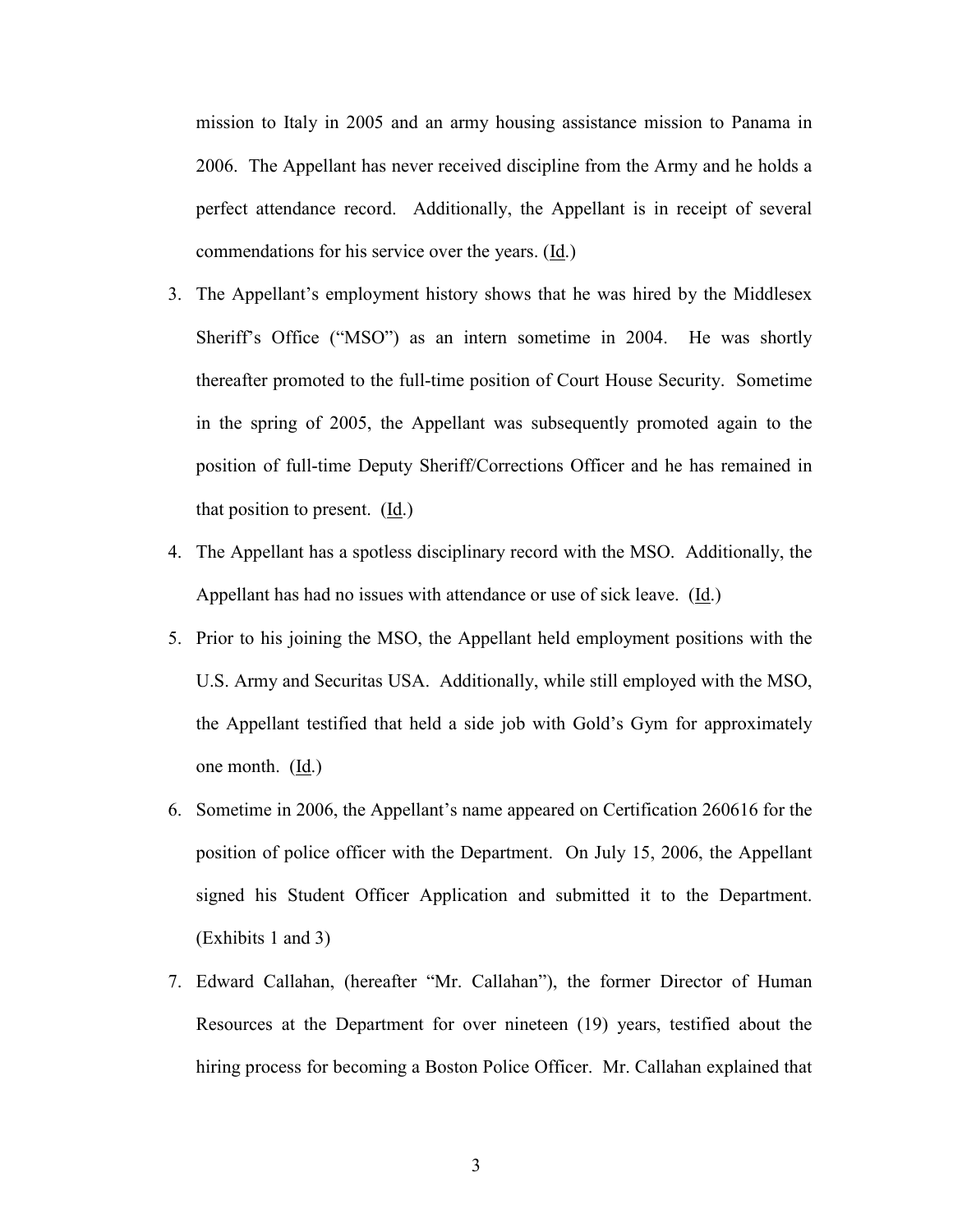every candidate submits an application to the Department. Once the application is submitted, Detectives from the Department's Recruit Investigation Unit (hereafter "RIU"), conduct background investigations on each applicant. The information is later presented at a "roundtable" discussion. Typically, the "roundtable" discussion involves the Commander of the RIU, the Director of Human Resources, a Deputy Superintendent from Internal Affairs, and an attorney from the Legal Advisor's Office. If a recruit's application is unclear or the results of the background investigation need further clarification, a candidate may be asked to participate in a discretionary interview. (Testimony of Edward Callahan)

- 8. Detective Lanita Cullinane (hereafter "Detective Cullinane") has worked for the Department for twelve (12) years. Her current assignment is in the RIU. Detective Cullinane described how she conducts background investigations on candidates. All applicants partake in a three (3) hour orientation. At this orientation, the RIU explains the Student Officer Application thoroughly. Applicants are advised to disclose everything, even if it includes negative employment history or a criminal record. According to Detective Cullinane, applicants can provide an explanation for anything that is unclear on their application. All applicants are told to provide employment records for their previous three (3) employers. (Testimony of Detective Cullinane)
- 9. Detective Cullinane testified that she asked the Appellant for his employment records regarding his last three (3) employers. The Appellant provided records from the last two (2) employers, omitted records from his third employer and he gave documents from his fourth, previous employer. According to Detective

4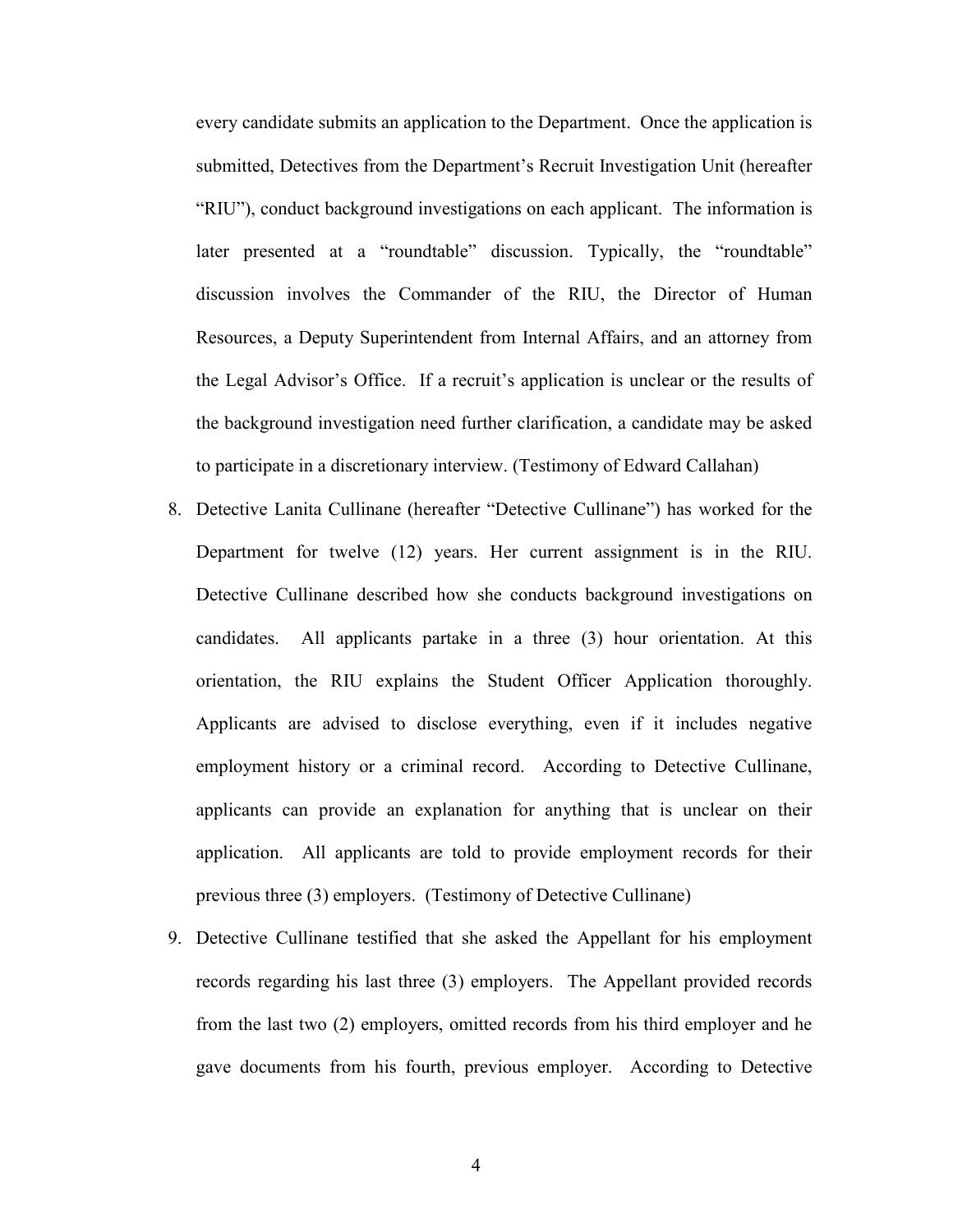Cullinane, when the Appellant failed to provide personnel records from his third employer, Gold's Gym, a "red flag" was raised. (Id.)

- 10. Detective Cullinane contacted Gold's Gym and was told that the Appellant had been terminated from that job. Detective Cullinane spoke with Melissa Henrikson (hereafter "Ms. Henrikson"), the Gold's Gym regional manager, and was informed that an on-duty manager "terminated" the Appellant for missing scheduled shifts. Ms. Henrikson faxed over a confirmation letter of the Appellant's termination to Detective Cullinane. Detective Cullinane was told by Ms. Henrikson that the Appellant received personal notice of the fact that he was terminated. (Testimony of Detective Cullinane and Exhibit 5)
- 11. After speaking with Ms. Henrikson, Detective Cullinane questioned the Appellant about his termination from Gold's Gym. She asked the Appellant why he checked "NO" on page 10, question 1, when asked if he was ever "terminated from a job?" The Appellant stated that he was not "terminated." He said he had resigned by providing notice to his girlfriend, Tanya Kawecki (hereafter "Ms. Kawecki"), who was also an employee at Gold's Gym. The Appellant stated that he never called a supervisor or put anything in writing to verify his resignation and he just stopped showing up for work. The Appellant told Detective Cullinane that he worked at Gold's Gym for a free membership and did not really care about this part-time job. (Testimony of Detective Cullinane)
- 12. When questioned at the hearing about his answer to question 1 on page 10 of his application, the Appellant stated that he did not think it was important to provide information regarding the part-time employment since he only worked at Gold's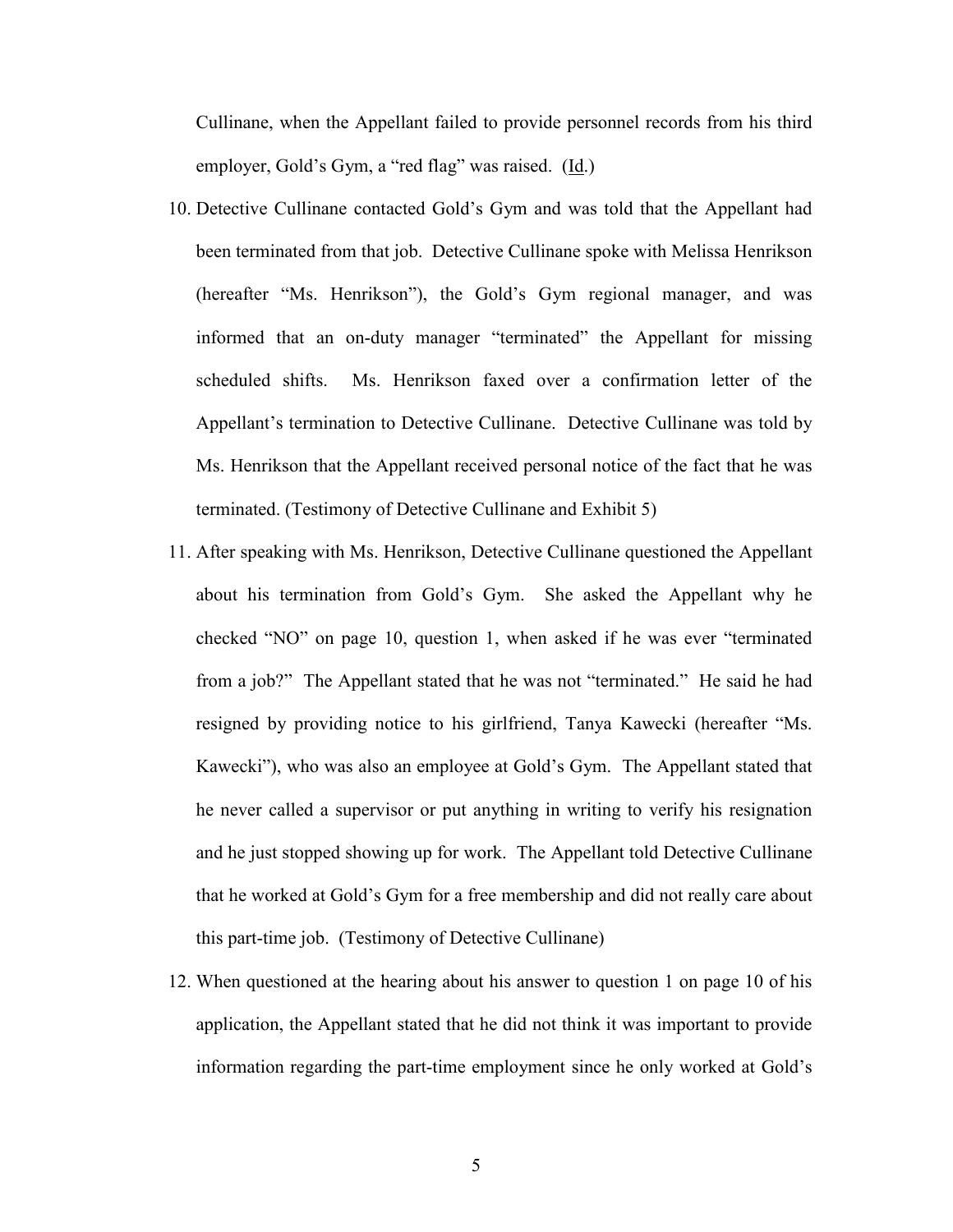Gym for a short period time. The Appellant also stated that he had resigned and was not aware that he was fired. (Testimony of the Appellant)

- 13. Ms. Henrikson testified about the circumstances surrounding the Appellant's separation from Gold's Gym. Ms. Henrikson has worked as a regional manager for Gold's Gym for three and one-half  $(3\frac{1}{2})$  years and she testified that the Appellant worked for the South Boston Gold's Gym from March 2005 to April 2005. Ms. Henrikson testified that Rachel Pridgeon, (hereafter "Ms. Pridgeon") a manager in the South Boston Gold's Gym, personally informed her that she (Ms. Pridgeon) terminated the Appellant for not showing up for scheduled shifts. According to Ms. Henrikson, Ms. Pridgeon called her when she terminated the Appellant. Ms. Henrikson was informed by Ms. Pridgeon that the Appellant yelled at her in the lobby, threw staff shirts at her and threatened that he knew she walked to the Transit station at night, when Ms. Pridgeon fired him. (Testimony of Ms. Henrikson)
- 14. The Appellant denied having any confrontation with Ms. Pridgeon. The Appellant admitted that when he received a voicemail message from Ms. Pridgeon indicating that he was fired, he went to the gym to drop off his staff shirts. While returning the shirts, the Appellant admitted that he exchanged words with Ms. Pridgeon in the lobby of the South Boston Gold's Gym. The Appellant denied making threats or throwing shirts at Ms. Pridgeon. (Testimony of Appellant)
- 15. I credit the testimony of the Appellant relative to the events surrounding his last contact with Ms. Pridgeon and Gold's Gym. The Appellant presented to the

6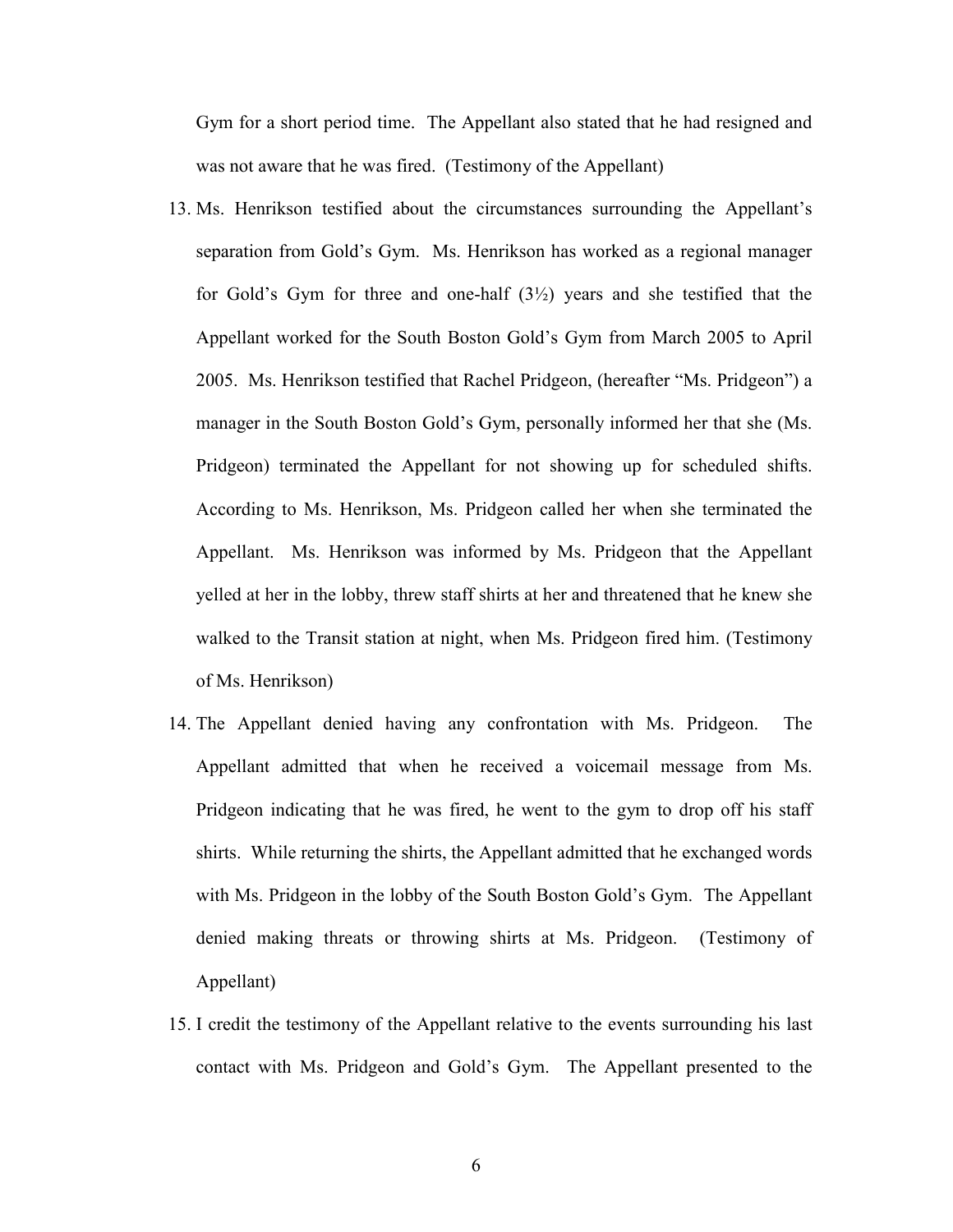Commission as a sincere, even-tempered individual. He was neat of appearance and answered all questions posed of him confidently and without hesitation lending credence that his statements were sincere. His military and law enforcement training were evident in his speech and comportment. I do not credit the testimony of anything that Ms. Pridgeon may have informed Ms. Henrikson, as Ms. Pridgeon did not appear to testify on her own behalf. Therefore, I dismiss any testimony attributed to Ms. Pridgeon's words or actions as hearsay. The issue as to whether the Appellant resigned or was terminated is a "he-said, she-said" scenario. I find that the Appellant resigned – although that word seems lofty for a 3-hour per week activity – as the Appellant's version is heavily weighted by both his credibility and the absence of testimony from the disputing party, Ms. Pridgeon. (Testimony and Demeanor of Appellant)

16. When reviewing the Appellant's application at the "roundtable," Mr. Callahan indicated that the Appellant's failure to disclose that he was terminated by Gold's Gym on page 11 Section J of his application and that he had argued with a Gold's Gym Supervisor on page 11 Section I of his application demonstrated a lack of truthfulness on the Appellant's part. Mr. Callahan stated that since applicants receive a three (3) hour orientation on how to complete the Student Officer Application, the Department weighs heavily when an individual fails to answer truthfully on an application. All members of the roundtable discussion pertaining to the Appellant agreed that the Appellant's failure to reveal information surrounding his employment with Gold's Gym raised a truthfulness issue and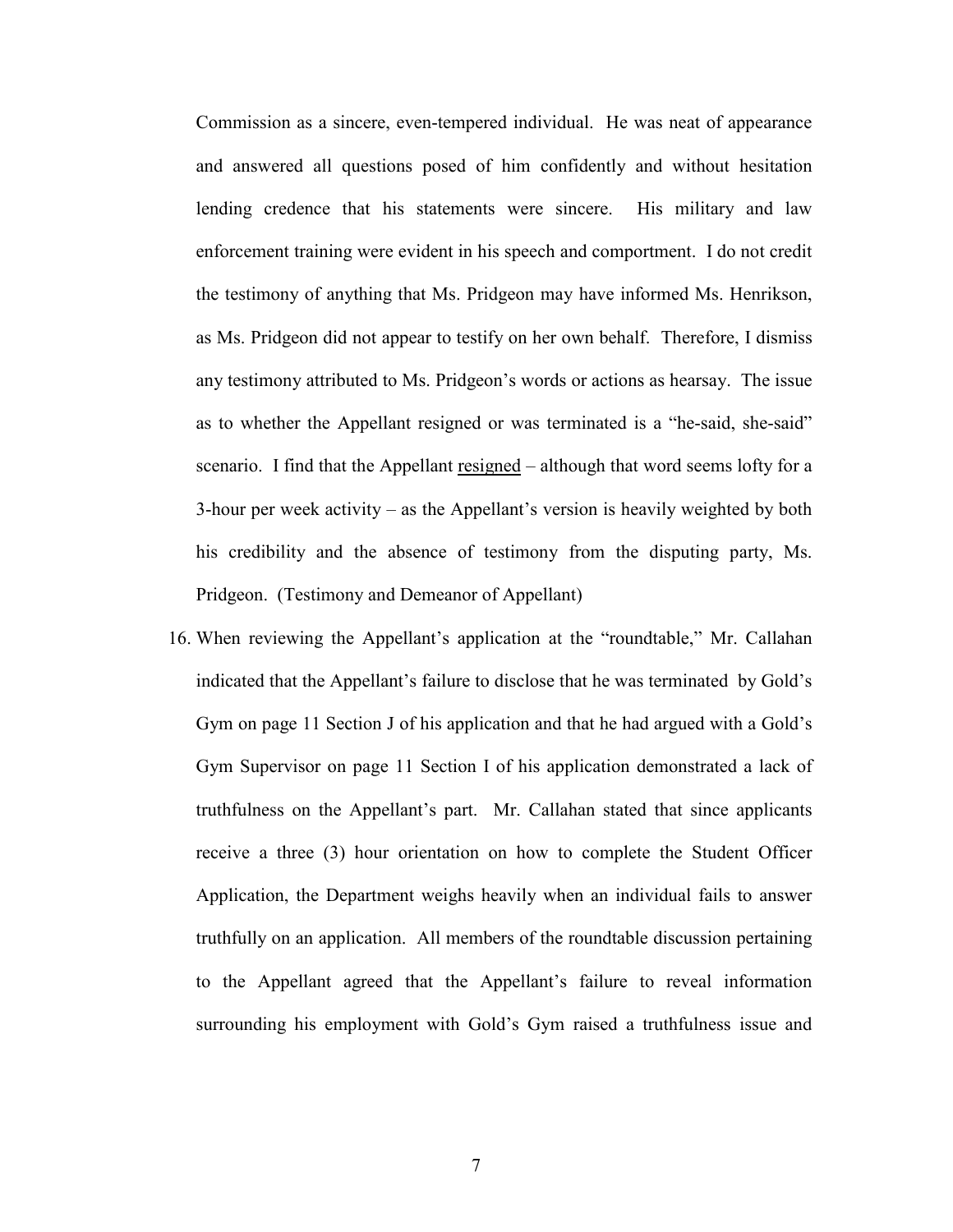made the Appellant an unsuitable candidate as a Boston Police Officer. (Testimony of Mr. Callahan.)

- 17. Mr. Callahan is a long-time employee of the Department. He served over 18 years as Director of Human Resources (HR) and he testified that he was filling in for current HR Director Robin Hunt (hereafter "Ms. Hunt"). Mr. Callahan is well respected for his institutional knowledge and professionalism by the Commission. He credibly testified that he only recommended the Appellant be bypassed and not PAR .09 (2) removed from the certification list. That request was made of HRD by Ms. Hunt by letter dated January 10, 2007. (Testimony of Mr. Callahan and Exhibit 3)
- 18. The Appellant testified that he was a "floor boy" at Gold's Gym. He was hired as an employee at will by Ms. Kawecki who was Gold's Gym floor manager and his girlfriend at that time. He related that there was no formal hiring process or training involved. The Appellant worked a three  $(3)$  hour shift on Fridays  $(6 \text{ pm} -$ 9 pm) but sometimes on Sundays, instead, for \$8.00 per hour and the use of gym equipment to stay fit. He stated that his primary duties were to clean and sanitize the exercise equipment and keep the floor area neat and tidy. While working he reported directly to Ms. Kawecki and had little to no interaction with other supervisors, managers or staff. However, the Appellant did recall Ms. Pridgeon giving him a "hard time" about his needing Sundays off from work to attend army reserve training. (Testimony of Appellant.)
- 19. The Appellant testified that he resigned from Gold's Gym sometime in late April or early May of 2005. He notified Ms. Kawecki that he was resigning. She did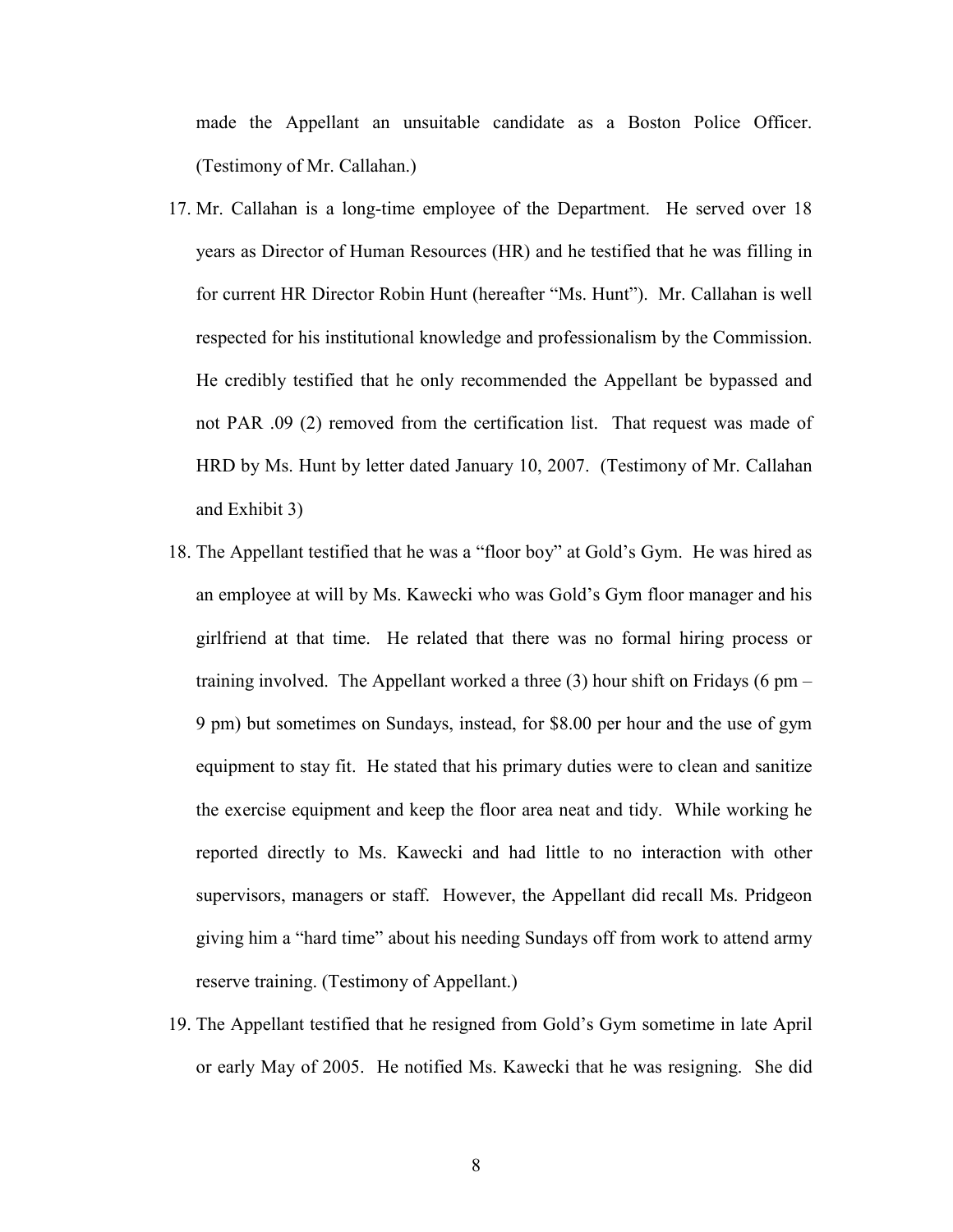not instruct him to put his resignation in writing nor was the Appellant aware of any gym rule or policy requiring him to put his resignation into writing. The Appellant resigned because he had been promoted to the position of Deputy Sheriff/Corrections Officers with the MSO and was therefore required to attend an intense 19-week training program beginning in June of 2005. Additionally, the Appellant wanted to travel to Germany before his training to see his brother who was being deployed to Iraq. (Id.)

- 20. Subsequent to his resignation, the Appellant stated that he did receive a telephone message from Ms. Pridgeon informing him that he was terminated for failing to show up for shifts and instructing him to return his uniform. The Appellant brought his uniform to the gym. He attempted to explain to Ms. Pridgeon that he had already tendered his resignation. However, she refused to speak with him. The Appellant credibly testified that he then left and never gave the telephone message from Ms. Pridgeon a second thought, considering it to be just another instance of her giving him a hard time. The Appellant never received a letter or notice from Gold's Gym notifying him of termination. Ms. Henrikson testified that she had no interactions with the Appellant while he was employed at Gold's Gym. She never disciplined the Appellant nor does she have personal knowledge that the Appellant failed to show up for shifts. Ms. Henrikson has no personal knowledge regarding the circumstances surrounding the Appellant's separation from the gym. (Testimony of Ms. Henrikson and Appellant)
- 21. The Appellant did not produce a personnel file for Gold's Gym South Boston and this employer was among his previous three (3) employers. The Appellant did,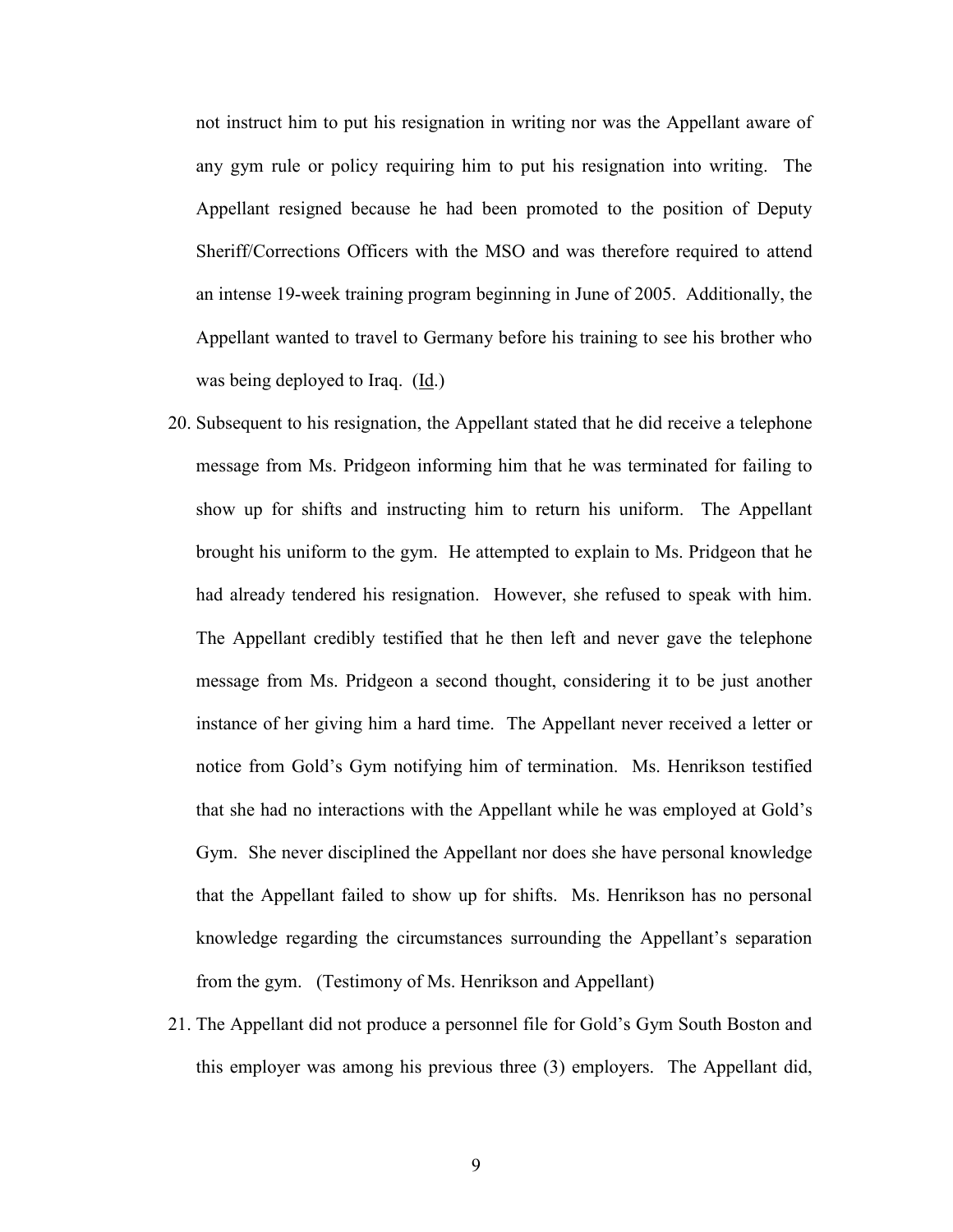however, list Gold's Gym in his application and he provided the Department a waiver allowing the Department to contact Gold's Gym regarding his employment. The Appellant omitted his file from Gold's Gym because he said he believed it was a casual job for which he actually performed duties for a total of one (1) month and he believed that the Department would be more interested in receiving personnel files from previous jobs that he held on a full-time basis and for longer periods of time. (Testimony of Appellant and Detective Cullinane)

22. The Appellant was officially bypassed for appointment as a Boston police officer and, moreover, was PAR .09 (2) removed from certification number 260616 on January 10, 2007. (Exhibit 3)

23. PAR .09 (2) states:

"If an appointing authority concludes the appointment of a person whose name has been certified to it would be detrimental to the public interest, it may submit to the administrator a written statement giving in detail the specific reasons substantiating such a conclusion. The administrator shall review each such statement, and if he agrees, he shall remove the name of such person from the certification and shall not again certify the name of such person to such appointing authority for appointment to such position. For the purposes of this section, 'appointments' shall include promotions."

A PAR .09 (2) removal from a certification list is a more egregious personnel action to take against a candidate for selection than a simple bypass. If a candidate is bypassed, he or she remains on the certified list to be eligible for any subsequent rounds of selection from that list. In contrast, a PAR .09 (2) removal precludes the candidate from any such further consideration. This is a tool that can be used by the various Appointing Authorities to ensure that candidates who pose a threat to the public interest are excluded from any consideration for a given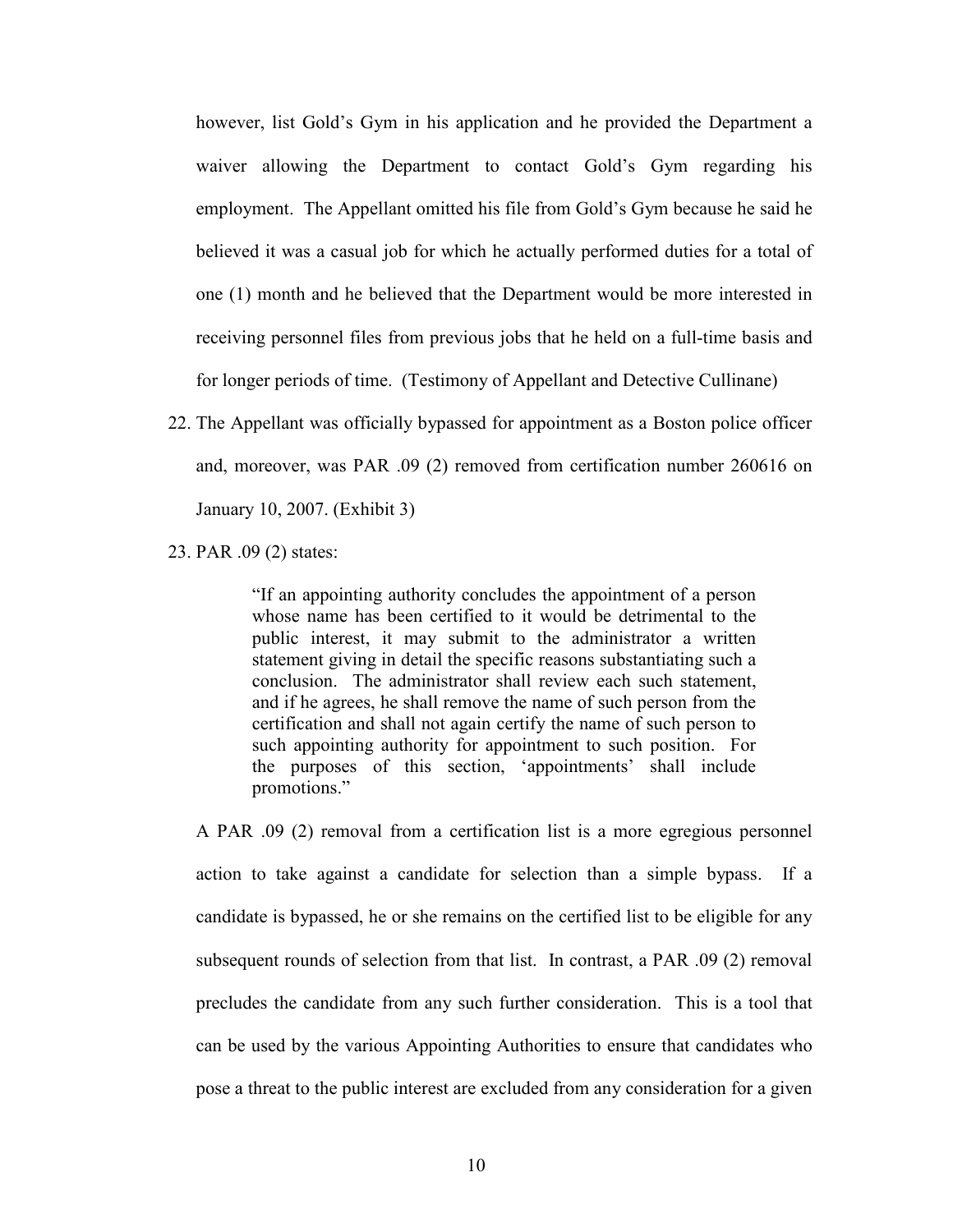position. Common examples of such candidates include, but are not limited to, those persons with extensive criminal histories, significantly adverse driving histories, extremely poor employment histories, etc. I find that it defies any standard of reasonable justification that the Appellant, even remotely, fits into the category of being "detrimental to the public interest" and it remains something of a mystery as to how this particular determination was made by the Department. This is especially disturbing in light of Mr. Callahan's testimony that he did not recommend a PAR .09 (2) removal of the Appellant. (Administrative Notice and Testimony of Mr. Callahan)

24. The Appellant was notified on February 1, 2007 by the HRD of his removal from the list and subsequently filed this bypass appeal with the Commission. (Administrative Notice)

### CONCLUSION:

 The Civil Service Commission grants wide latitude for the discretion of the Appointing Authority in selecting candidates of skill and integrity for hire or promotion. Callanan v. Personnel Administrator for the Commonwealth, 400 Mass. 597, 601 (1987). In a bypass appeal, the CSC must consider whether, based on a preponderance of the evidence before it, the Appointing Authority sustained its burden of proving there was "reasonable justification" for the bypass. City of Cambridge v. Civil Service Commission, 43 Mass. App. Ct. 300, 303 (1997). It is well settled that reasonable justification requires that the Appointing Authority's actions be based on adequate reasons supported by credible evidence, when weighed by an unprejudiced mind guided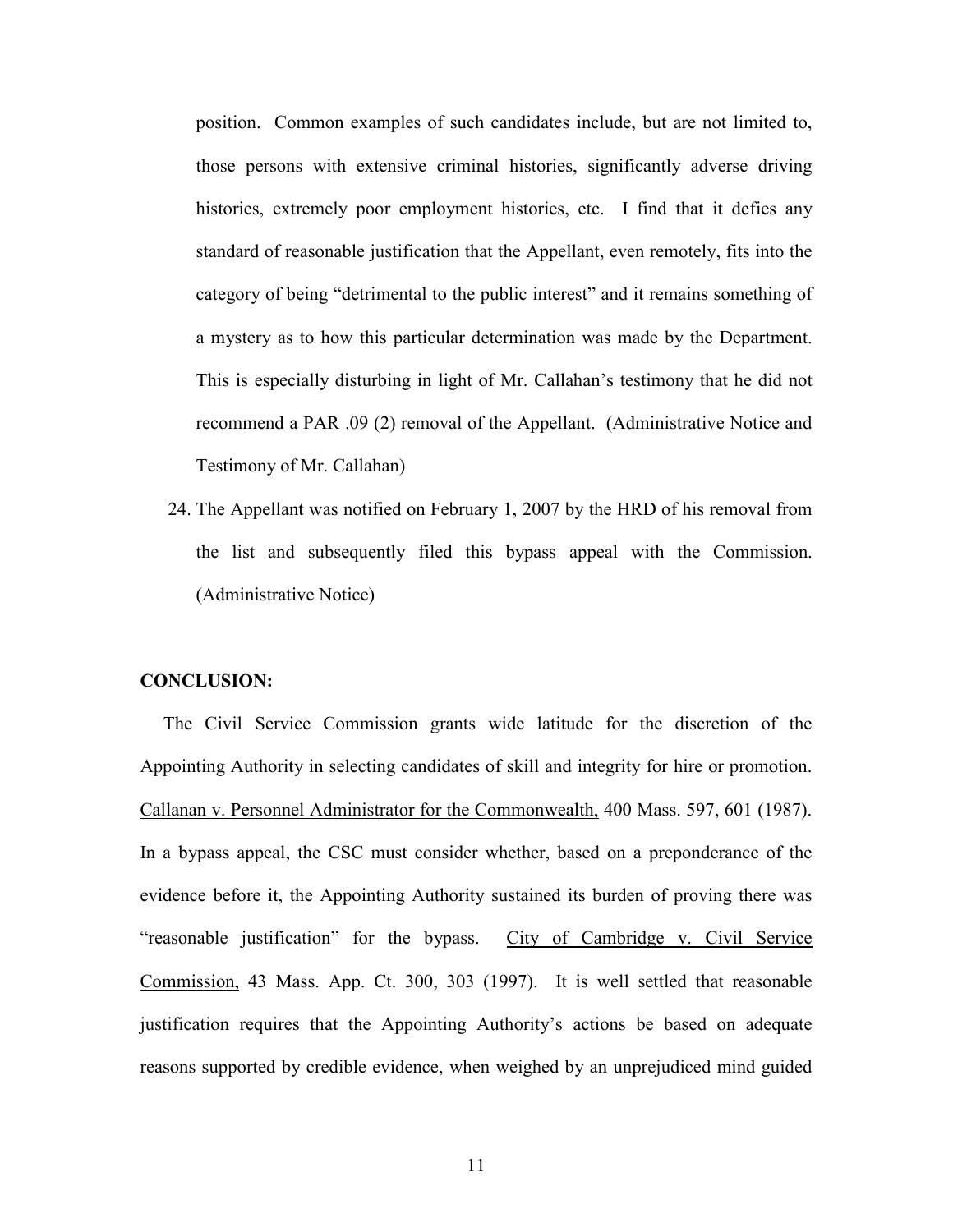by common sense and correct rules of law. Selectmen of Wakefield v. Judge of First Dist. Ct. of E. Middlesex, 262 Mass. 477, 482 (1928). Commissioners of Civil Service v. Municipal Ct. of the City of Boston, 359 Mass. 214 (1971).

 In determining whether the Appointing Authority had reasonable justification to take the action of bypassing the Appellant, the Commission must consider the fundamental purpose of the Civil Service System which is "to protect against overtones of political control, objectives unrelated to merit standards and assure neutrally applied public policy." If the Commission finds that there are "overtones of political control or objectives unrelated to merit standards or neutrally applied public policy", then it should intervene. Otherwise, the Commission cannot substitute its judgment for the judgment of the Appointing Authority. City of Cambridge at 304.

 A "preponderance of the evidence test requires the Commission to determine whether, on the basis of the evidence before it, the Appointing Authority has established that the reasons assigned for the bypass of an Appellant were more probably than not sound and sufficient." Mayor of Revere v. Civil Service Commission, 31 Mass. App. Ct. 315 (1991). All candidates must be adequately and fairly considered. The Commission will not uphold the bypass of an Appellant where it finds that "the reasons offered by the appointing authority were untrue, apply equally to the higher ranking, bypassed candidate, are incapable of substantiation, or are a pretext for other impermissible reasons." Borelli v. MBTA, 1 MCSR 6 (1988).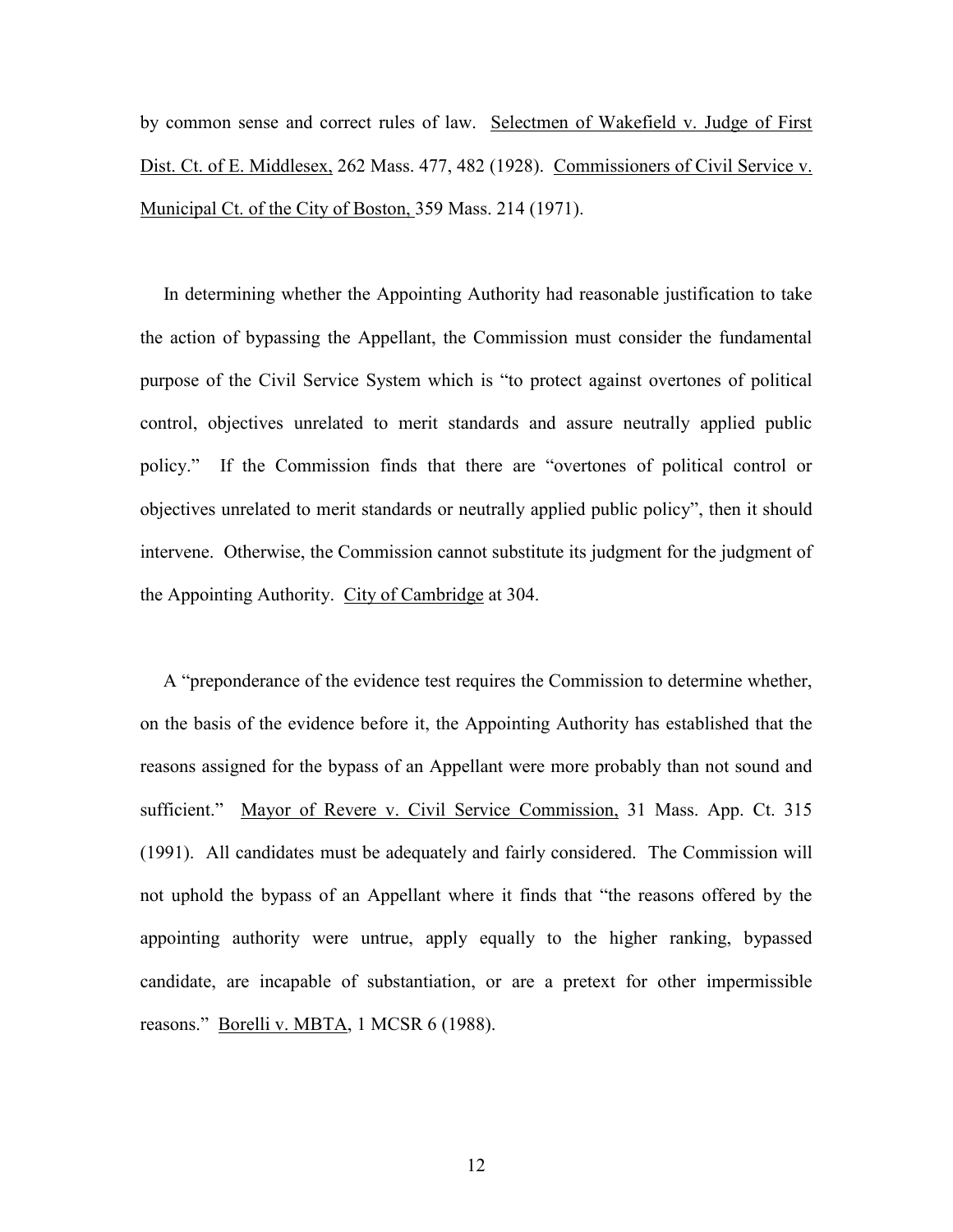The Department's written explanation to the HRD in support of the Appellant's removal was that the explanation he provided regarding the reason for his separation from Gold's Gym, "opportunities with MSO," was false. The Department, however, failed to produce any credible evidence that the Appellant's explanation was in fact untruthful. To the contrary, the Appellant testified credibly at hearing that he worked at Gold's Gym for a total of approximately one (1) month from approximately March to late April/early May of 2005. He was hired by his then girlfriend, Tanya Kawecki, and when he worked he reported directly to Ms. Kawecki. He received no discipline from Gold's Gym. Sometime in late April/early May of 2005, the Appellant was promoted to the position of Deputy Sheriff/Corrections Officer for the MSO and because he had to participate in an intense 19-week training period in June of 2005, and he wanted to travel to Germany to see his brother who was being deployed to Iraq, he gave a verbal twoweek resignation to Ms. Kawecki.

 The Appellant admits that subsequent to his separation from Gold's Gym he did receive a telephone voice message from Ms. Pridgeon indicating that he was terminated, however, the Appellant had already resigned from his position at Gold's Gym. The Appellant never received a termination notice or any documentation from Gold's Gym stating that he had been terminated or that his resignation had been rescinded. Ms. Pridgeon had harassed the Appellant in the past regarding his military service and his need to have Sundays off for training and the Appellant, therefore, reasonably believed that Ms. Pridgeon's telephone voice message to him was nothing more than a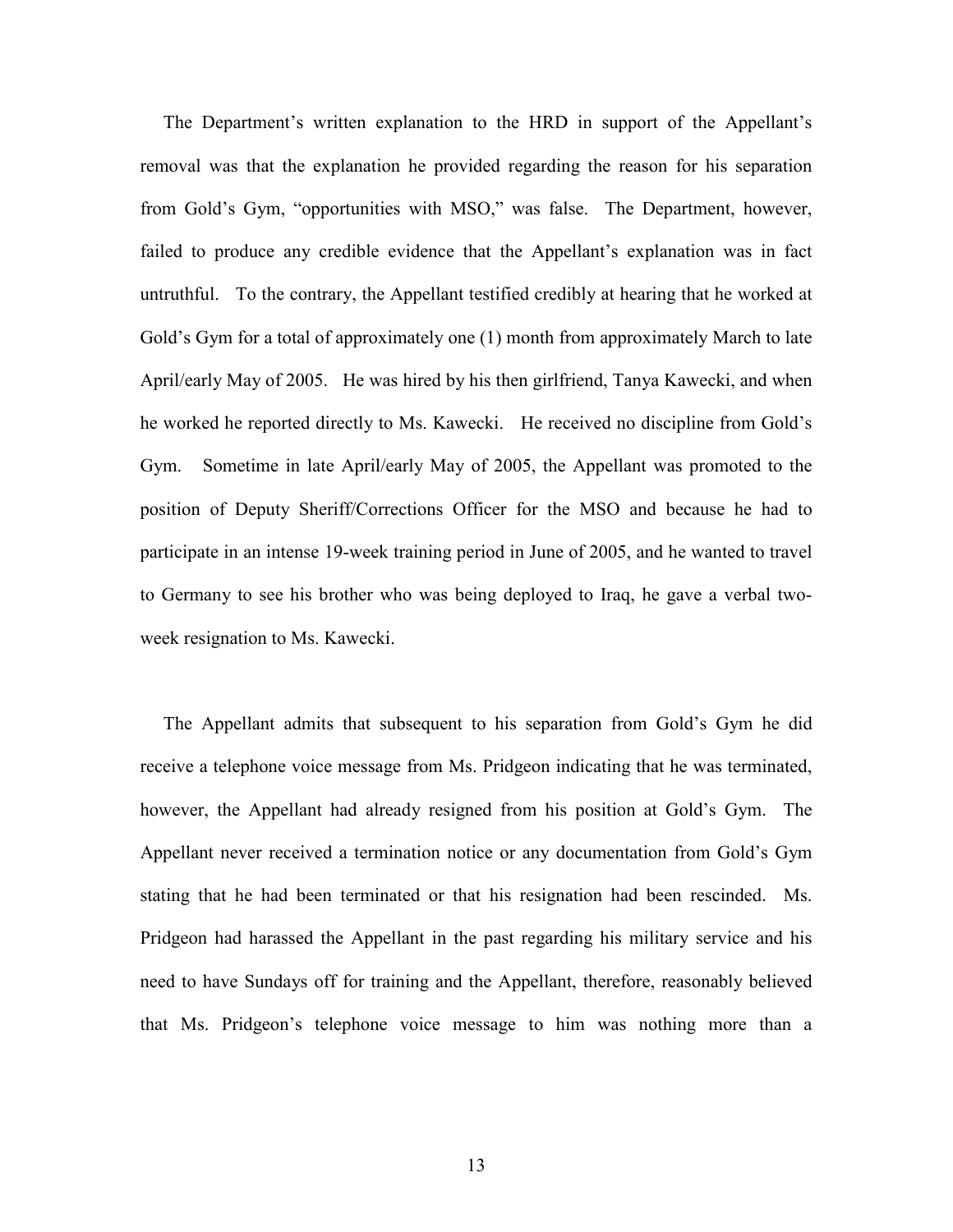continuation of that harassment and a unilateral act on her part. We find that the Appellant reasonably believed that he had voluntarily resigned his employment.

 The only evidence proffered by the Department substantiating that the Appellant's explanation that he had resigned from Gold's Gym was false consisted of a August 4, 2006 letter from Ms. Henrikson to Detective Cullinane (not the Appellant) stating that the Appellant had been terminated for "not showing up for scheduled shifts" and Ms. Henrikson's hearsay testimony at the hearing before this Commission on October 3, 2007. Ms. Henrikson did not produce a termination letter or notice addressed to the Appellant nor did she offer any evidence whatsoever demonstrating that the Appellant had failed to show up for his scheduled shifts. Indeed, Ms. Henrikson admitted at hearing that she had no interactions with the Appellant while he was employed at Gold's Gym, she never disciplined the Appellant nor does she have any personal knowledge that the Appellant failed to show up for shifts and, most importantly, she has no personal knowledge regarding the circumstances surrounding the Appellant's separation from the gym.

 Detective Cullinane learned from Gold's Gym that the Appellant had been purportedly terminated. When she confronted the Appellant regarding this information he insisted to her that he had resigned and that the information he provided in his application was truthful and accurate. The Appellant offered to come in and speak with the Detective about this discrepancy and offered to provide an affidavit from Ms. Kawecki regarding his resignation. Despite Ms. Henrikson's failure to provide any evidence to Detective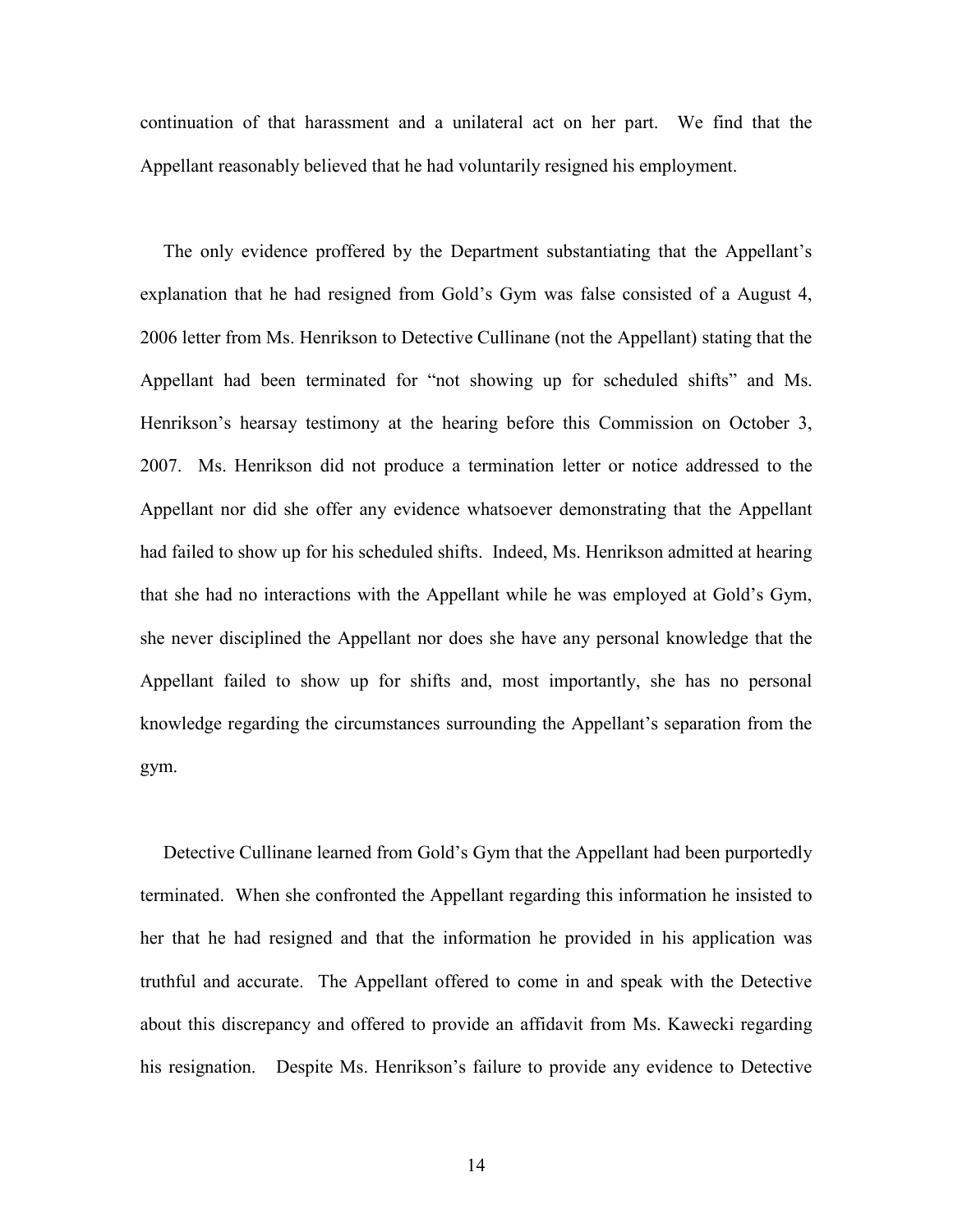Cullinane that the Appellant had been terminated other than what Ms. Henrikson had alleged to have heard from one of her floor managers and despite the Appellant having an otherwise outstanding and unblemished record, Detective Cullinane simply decided to credit the gym's version of events and deem the Appellant dishonest. According to Detective Cullinane's own testimony, the Department was well within in its rights and means to hold a discretionary hearing with the Appellant with respect to his employment with Gold's Gym, however, the Department failed to hold such a hearing. Where Gold's Gym had not produced an adequate termination notice and where the Appellant was an otherwise exemplary candidate with police and military experience, the Department owed it to the Appellant to give him a hearing and a fair opportunity to show that his representations were truthful. The Appellant was given no such opportunity.

 Additionally, there is simply no evidence to suggest that the Appellant was attempting to be "deliberately untruthful" to the Department in his application regarding the circumstances surrounding his separation from Gold's Gym or that he was trying to keep critical information from the Boston Police Department about that job. The Appellant reasonably believed that his prior verbal resignation prevailed and that Ms. Pridgeon's voice message indicating that he had been terminated was not only well after the fact but was also never substantiated through an in-person verbal notice or subsequent written notice. Moreover, the Appellant maintained that his representations regarding his voluntary separation from Gold's Gym  $-$  a job that, frankly, could not have been more casual employment - were truthful and accurate when he was questioned by Detective Cullinane.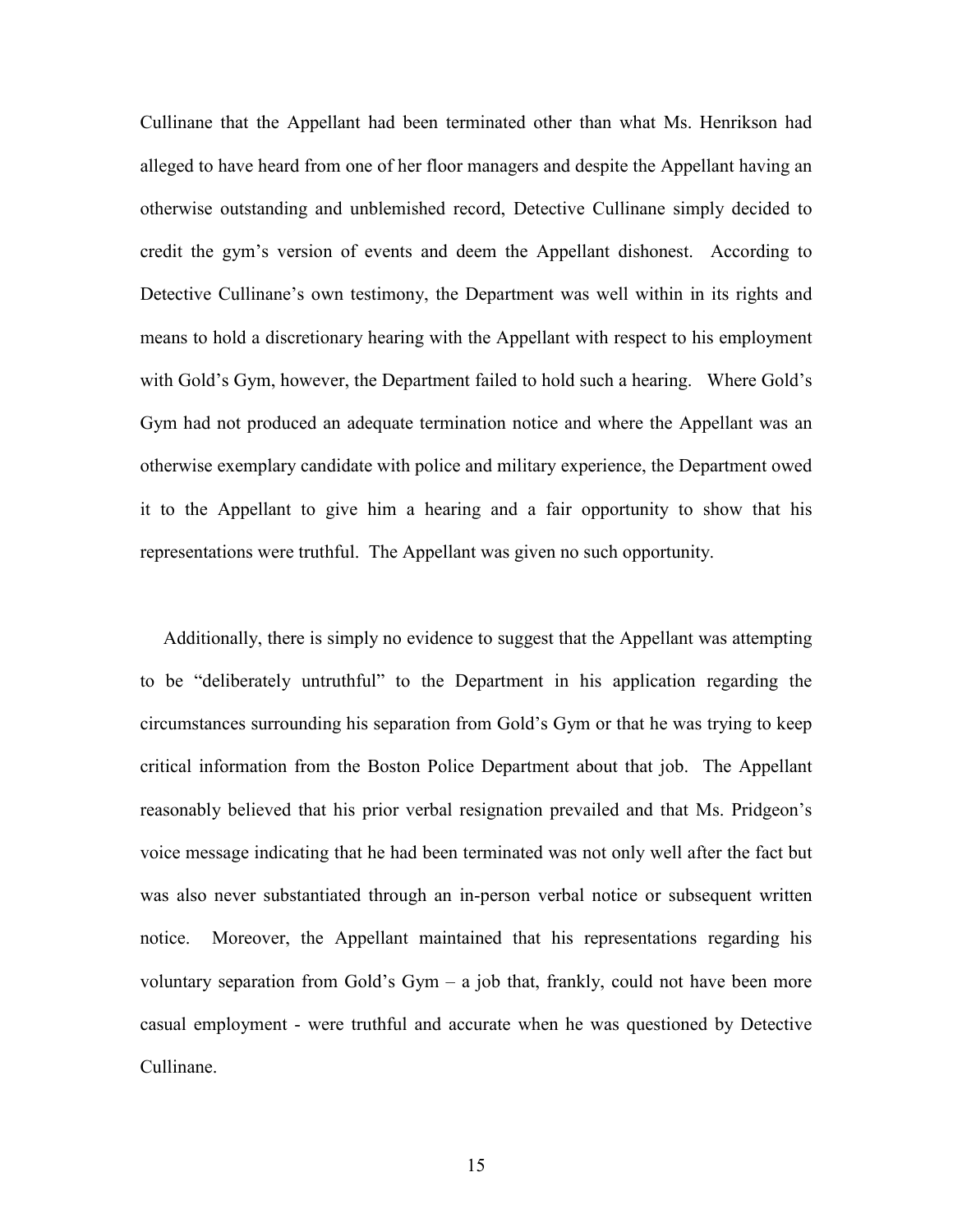For all of the reasons discussed herein and based upon a preponderance of the credible evidence adduced at hearing, the Commission finds that the Department has not sustained its burden of proving reasonable justification for removing the Appellant from certification list number 260616 pursuant to PAR .09 (2) because its reasons for doing so are incapable of substantiation. Therefore the appeal on Docket No. G1-07-110 is hereby allowed.

 Pursuant to its powers of equitable relief inherent in Chapter 534 of the Acts of 1976, as amended by Chapter 310 of the Acts and Resolves of 1993, the Commission hereby orders the Human Resources Division to take the following action:

The name of Thomas G. Connelly shall be placed at the top of the current certification list for original appointment to the position of Police Officer in the Boston Police Department and at the top of any subsequent list until such time as he has received an opportunity for consideration for selection.

Civil Service Commission

 $\overline{\phantom{a}}$  , which is a set of the set of the set of the set of the set of the set of the set of the set of the set of the set of the set of the set of the set of the set of the set of the set of the set of the set of th

John J. Guerin, Jr. Commissioner

 By vote of the Civil Service Commission (Bowman, Chairman; Taylor, Henderson, Marquis and Guerin, Commissioners) on February 28, 2008.

A true record. Attest:

 $\overline{\phantom{a}}$  , which is a set of the set of the set of the set of the set of the set of the set of the set of the set of the set of the set of the set of the set of the set of the set of the set of the set of the set of th

Commissioner